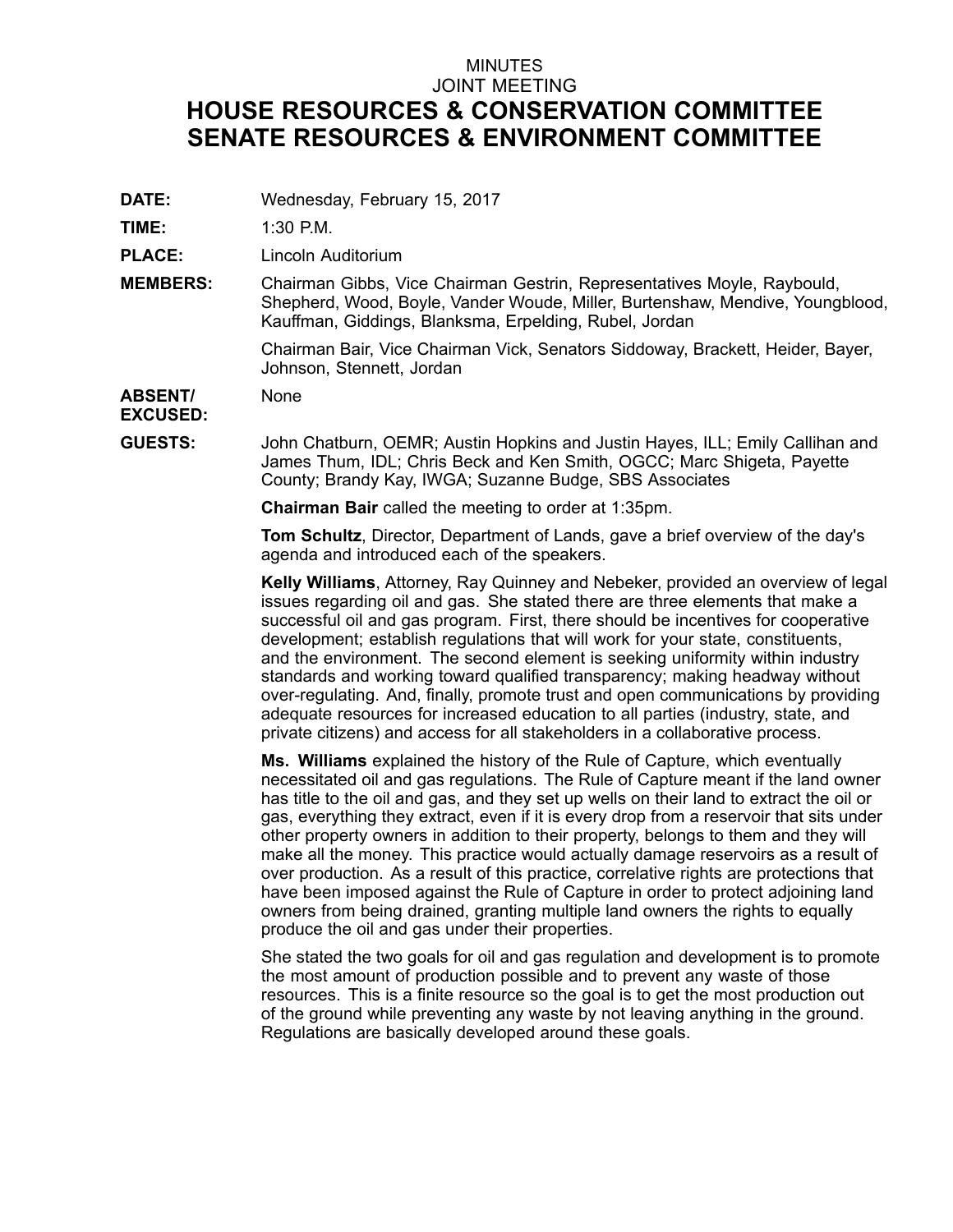One of the ways to meet these goals for oil and gas development is through spacing. This is the conservation measure that identifies the location and number of wells that can be drilled to drain <sup>a</sup> reservoir. Much study goes into determining how quickly <sup>a</sup> reservoir can be drained, which is the basis for the number of wells on that reservoir. Technical agencies or entities will generally regulate oil and gas production because of their expertise in making these determinations.

Drainage is important to spacing because when <sup>a</sup> well produces over multiple land owners, there has to be <sup>a</sup> method devised to compensate all parties. Integration, or forced pooling, requires participation by agreement. Each oil and gas producing state has <sup>a</sup> different percentage of mineral rights owners needed to agree to pooling in order for the pooling to be approved. Some states are as low as 25%, while some are as high as 88%. This pooling method helps to develop <sup>a</sup> collaborative system.

**Ms. Williams** applauded Idaho for the way the state has worked with the IOGCC and other oil and gas producing states to try and come up with the best way to move forward with developing regulations with all interested parties in mind.

In response to committee questions, **Ms. Williams** explained that with forced pooling, or integration, if some mineral rights owners do not want to participate in development, that will not hold up production for those that want to develop the pool. But, as <sup>a</sup> result of not participating, they will generally not receive their pro rata royalty payments until all costs associated with setting up the well and drilling have been paid back to those who did participate.

**Carol Booth**, Communications Manager, Interstate Oil and Gas Compact Commission (IOGCC), provided an overview of the IOGCC. The vision of the IOGCC is to promote the maximum recovery of oil and gas, to prevent waste, to conserve the natural resources, and protect health, safety, and the environment. The IOGCC is made up of states and is the collective voice of oil and gas development. The IOGCC developed <sup>a</sup> model statute for enabling legislation, they create resolutions, they will go to Congress on behalf of the states, and they collaborate with federal agencies within the oil and gas industry.

**Ms. Booth** also described the role of the State Oil and Gas Regulatory Exchange (SOGRE), which provides consultation and assessments for state regulatory improvements. Consultations and assessments are done at the request of <sup>a</sup> state. Many consultations have occurred, but Idaho is the first state to request an assessment. The SOGRE assessment team is comprised of top state oil and gas regulators with more than 140 years of combined oil and gas experience. She stated **Mr. Baza**, the next presenter, will elaborate on this assessment.

**John Baza**, Director, Utah Division of Oil, Gas and Mining, provided <sup>a</sup> review of the assessment report. The Idaho Department of Lands requested the comprehensive SOGRE assessment in early 2016 to evaluate Idaho's overall regulatory framework, compare existing programs and processes to similar states, clarify rules and definitions, acknowledge current oil and gas technology, and identify any potential issues for consideration. The team found that Idaho has the fundamental tools and foundation in place to adequately oversee oil and gas operations. Just like in other states, as Idaho further develops its regulatory programs and continues to progress, it will face its own challenges and issues.